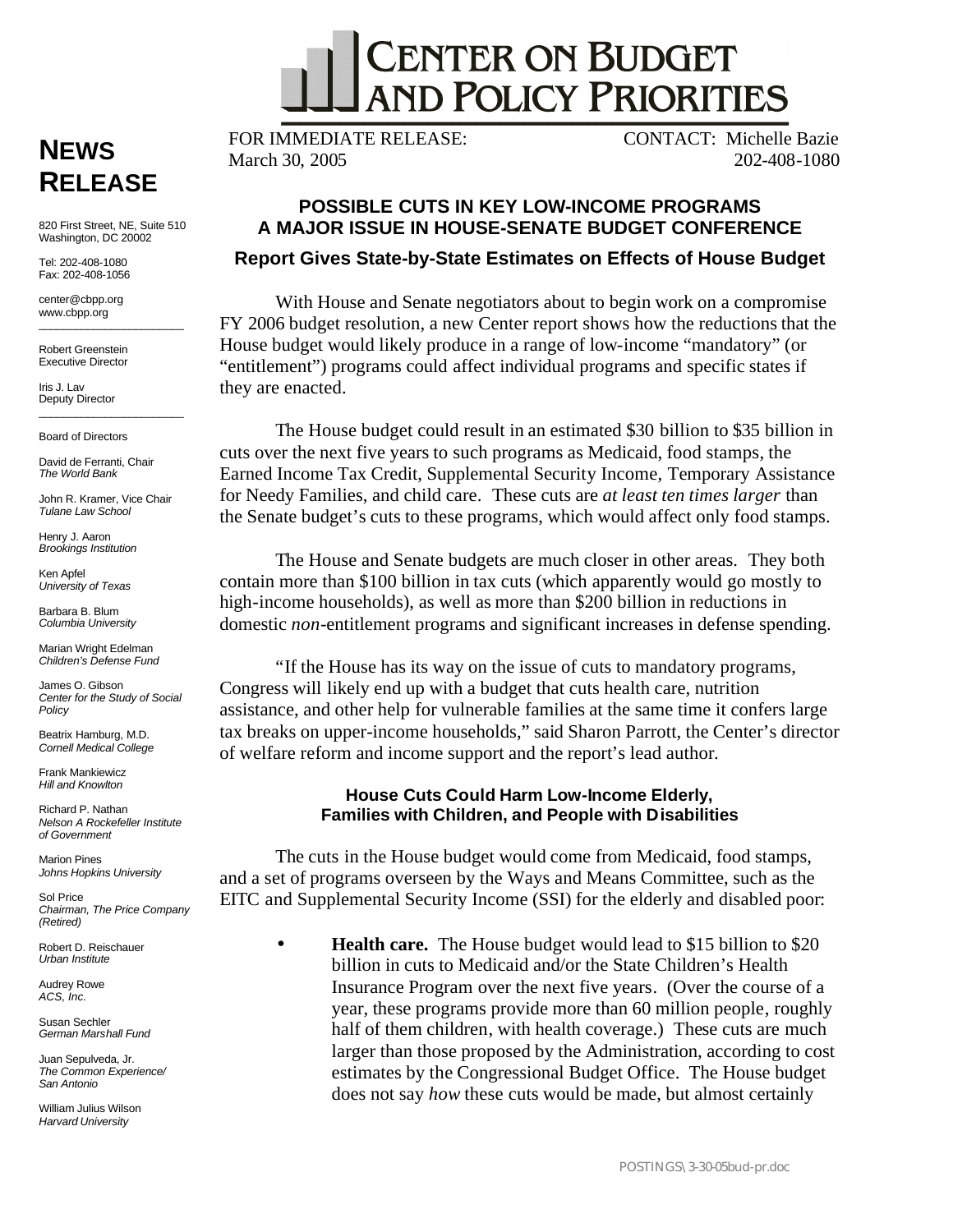they would force states to cut back their programs in ways that would cause more Americans to become uninsured or underinsured.

• **Taxes on low-income working families.** The House budget would require the House Ways and Means Committee to cut \$18.7 billion over five years from programs under its jurisdiction. The EITC, a tax credit and wage supplement for low-income working families, was the only program House Budget Committee Chairman Nussle cited when he was asked where these cuts would come from.

If the *entire* \$18.7 billion in cuts came from the EITC, the credit would have to be cut by \$3.9 billion (11 percent) in 2006. To achieve reductions of this magnitude, 2 million families could be cut from the program or the average EITC for the 21 million low-income working households that receive the credit could be cut by about \$190 annually.

• **Assistance for the elderly and people with disabilities.** If the Committee does not achieve all of its required cuts from the EITC, it might make some cuts in programs such as SSI, which provides modest income assistance to roughly 7 million poor elderly and individuals with disabilities.

If the Committee met its target by cutting all low-income programs under its jurisdiction by the same percentage, SSI would be cut by \$4.8 billion over five years and by \$1.2 billion in 2006 alone. If that cut in 2006 were achieved by reducing the number of people who receive SSI benefits*,* 222,000 seniors and individuals with disabilities would have to be terminated from the program.

• **Funding for states for key human services.** The Ways and Means Committee also has jurisdiction over a set of programs that provide funding for states for key human services, including basic assistance and welfare-to-work programs for poor families with children, child care subsidies, services for abused and neglected children and foster and adoptive families, child support enforcement services, and adult day care for the elderly.

If the Committee cut all of its low-income programs by the same percentage, this set of programs would be cut by \$4.1 billion over five years and by \$1.1 billion in 2006 alone.

• **Food stamps.** The House budget assigns \$5.3 billion over five years in cuts to the Agriculture Committee, which oversees the Food Stamp Program and other farm, nutrition, and conservation programs. (The Senate budget assigns \$2.8 billion in cuts to the Agriculture Committee.)

House Agriculture Committee leaders say they plan to make much deeper cuts in food stamps than the Administration has proposed. According to the Agriculture Department, the Administration's proposed \$600 million in food stamp cuts would cause 300,000 people to lose food stamps by 2007.